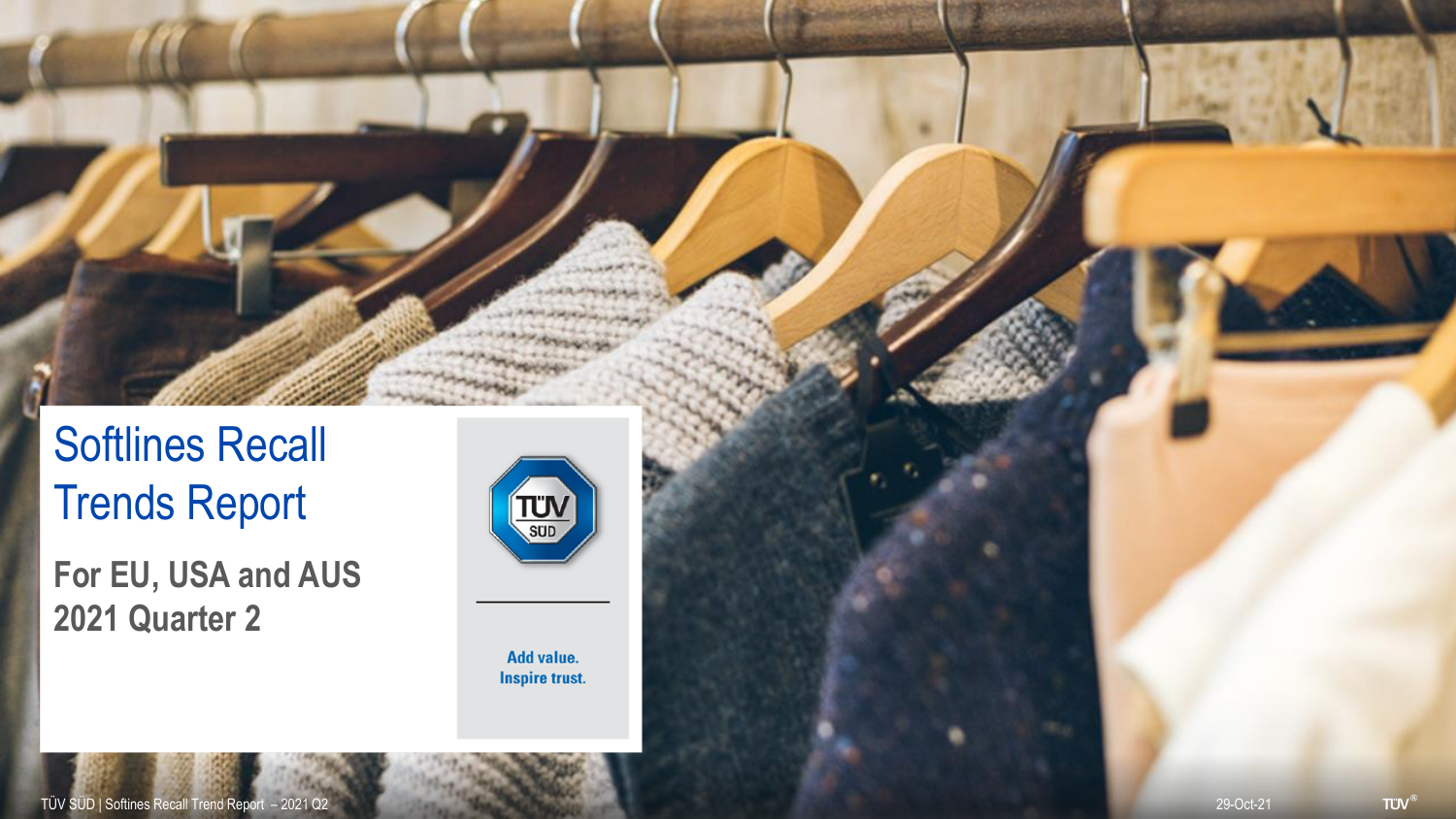

**European Union – Safety Gate**

USA – Consumer Product Safety Commission (CPSC)

Australia – Product Safety Australia (PSA)

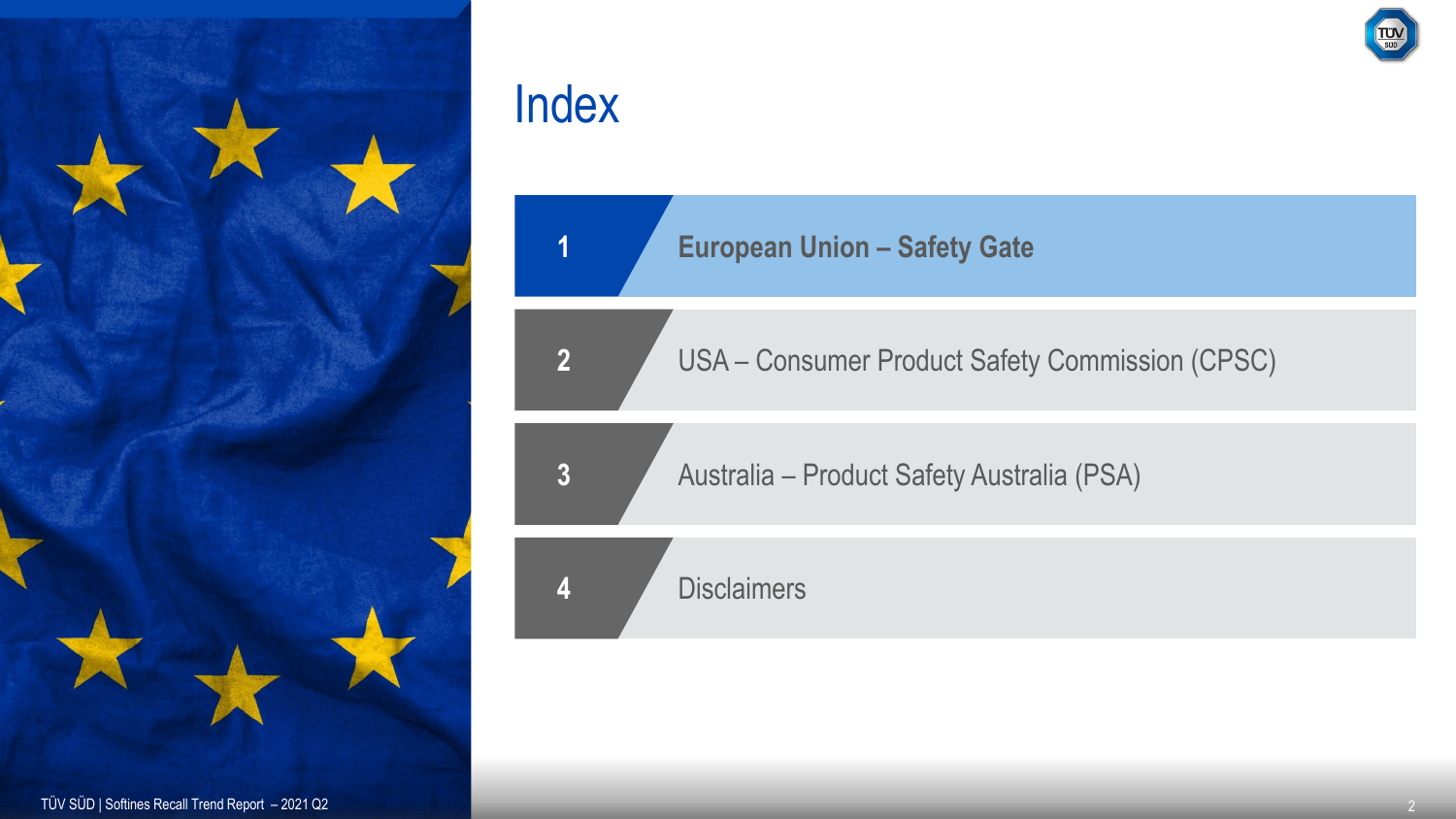

## EU – Product Categories & Types of Risks

**Apparel**

**Accessories**

**Footwear**



- Choking
- CHM Cadmium
- Strangulation/injuries



- **Strangulation/injuries**
- CHM Chromium VI
- CHM Polyhexanide



■ Choking

TÜV SÜD | Softines Recall Trend Report – 2021 Q2 29-Oct-21 29-Oct-21 29-Oct-21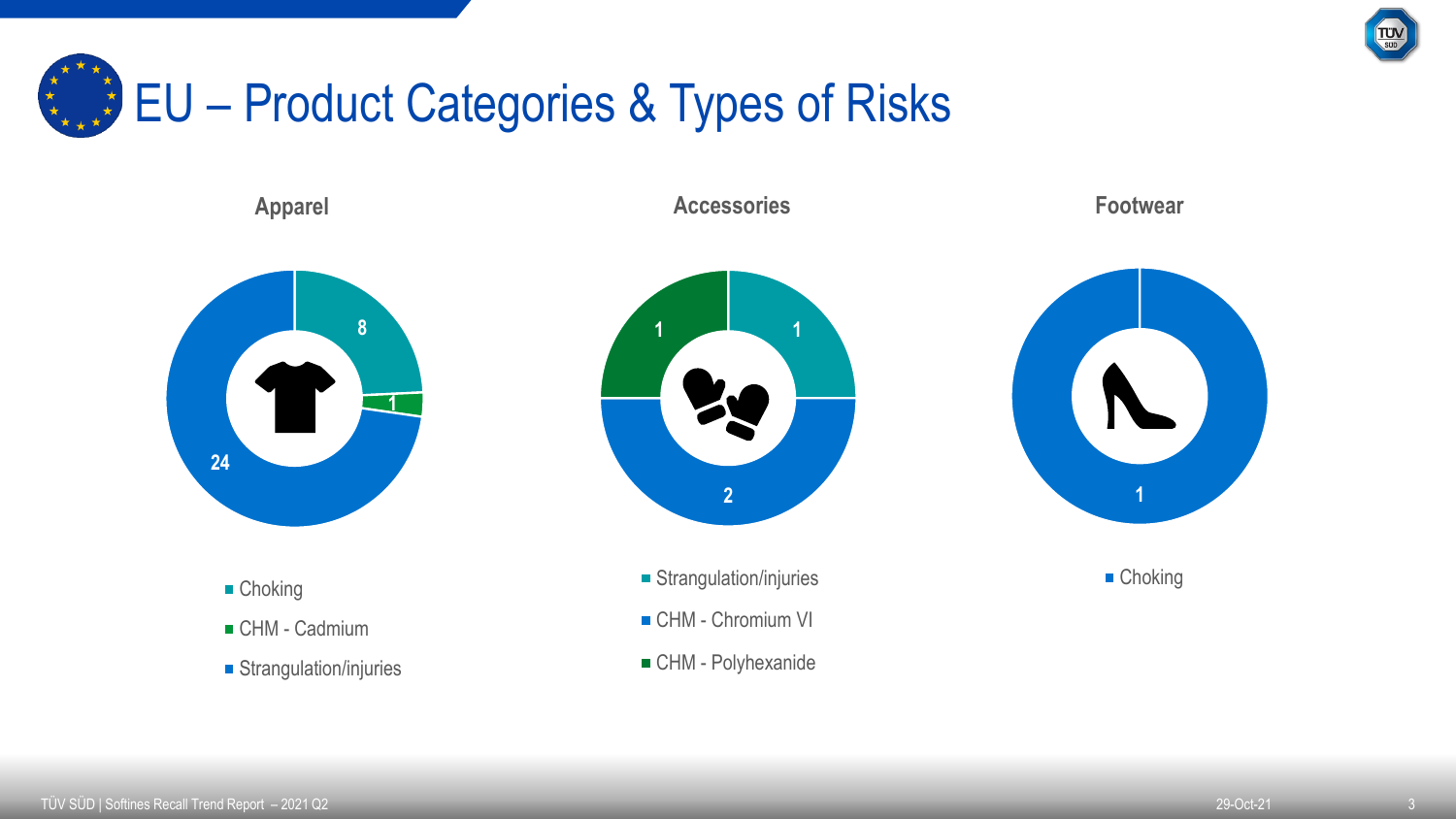

# EU – Countries / Territories with Most Notifications Submitted

- For this quarter, 9 of the 30 EEA member countries submitted a total of 28 notifications for Softlines products.
- Bulgaria has the highest number of notifications (19), followed by Romania (6) and Lithuania (6).
- Other EU countries include: Czechia, Finland, Iceland & Poland with 1 notification each.

| <b>Bulgaria (19)</b>             | Romania (6) | Lithuania (5) | Belgium (2) | <b>Germany (2)</b> |
|----------------------------------|-------------|---------------|-------------|--------------------|
|                                  |             |               |             |                    |
| <b>Other EU</b><br>countries (4) |             |               |             |                    |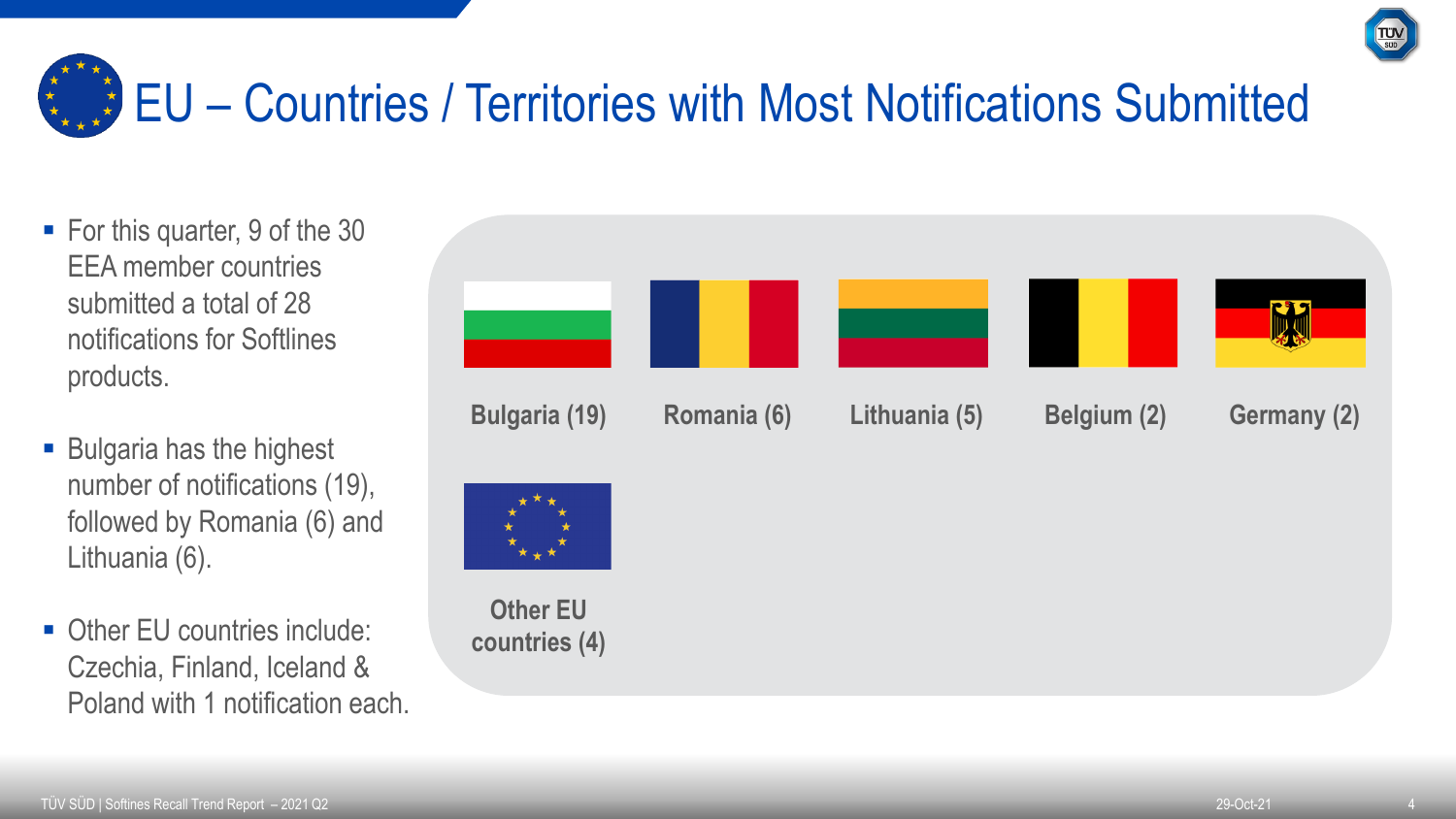

**European Union – Safety Gate** 

**2 USA – Consumer Product Safety Commission (CPSC)**

**3** Australia – Product Safety Australia (PSA)

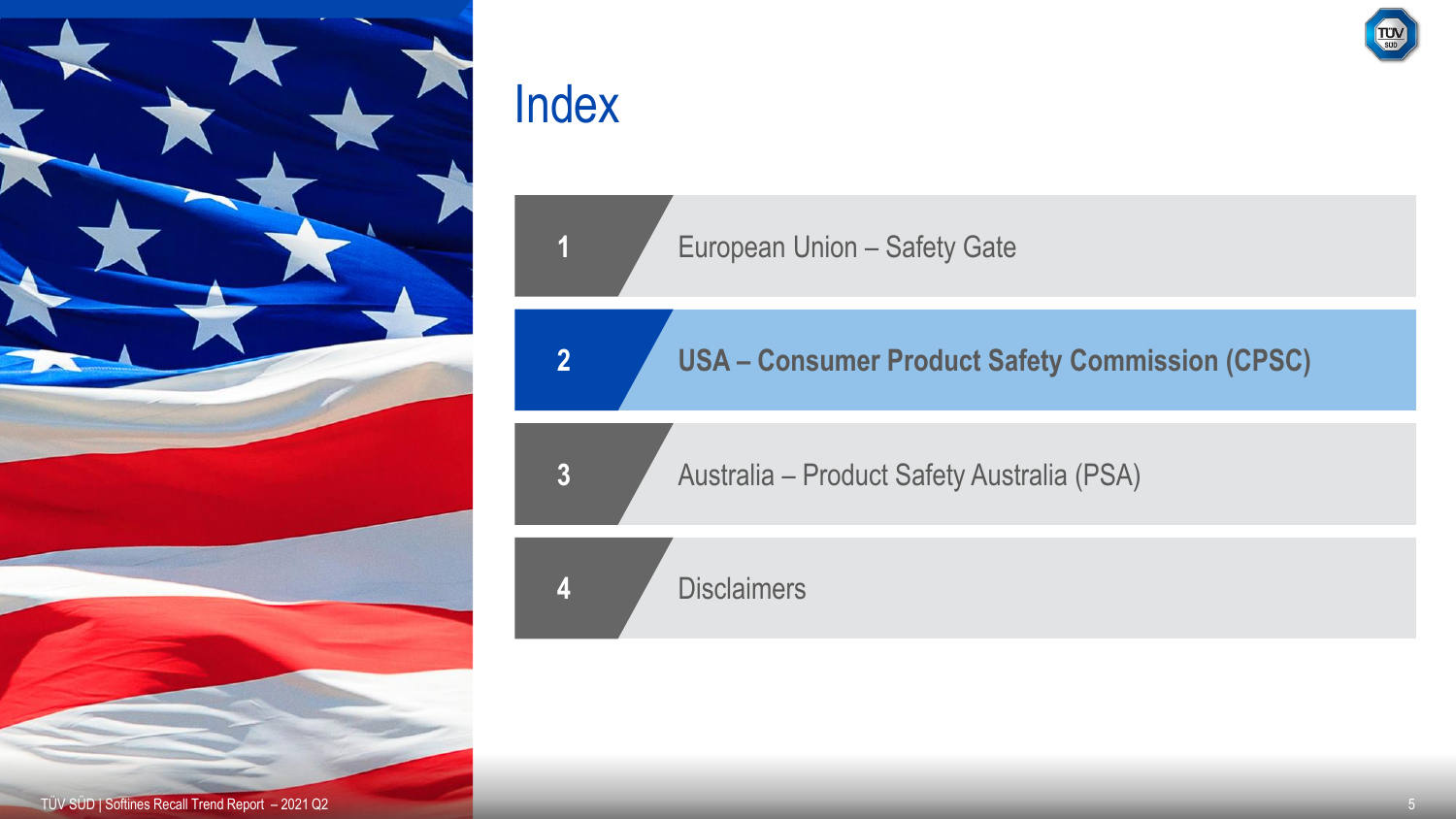

# USA – Type of Risks & Number of Cases Reported

| Type of risks          |                  | No. of cases<br>reported |
|------------------------|------------------|--------------------------|
| Flammability           |                  | 5                        |
| Strangulation/injuries |                  |                          |
| Choking                | $\sum_{i=1}^{n}$ |                          |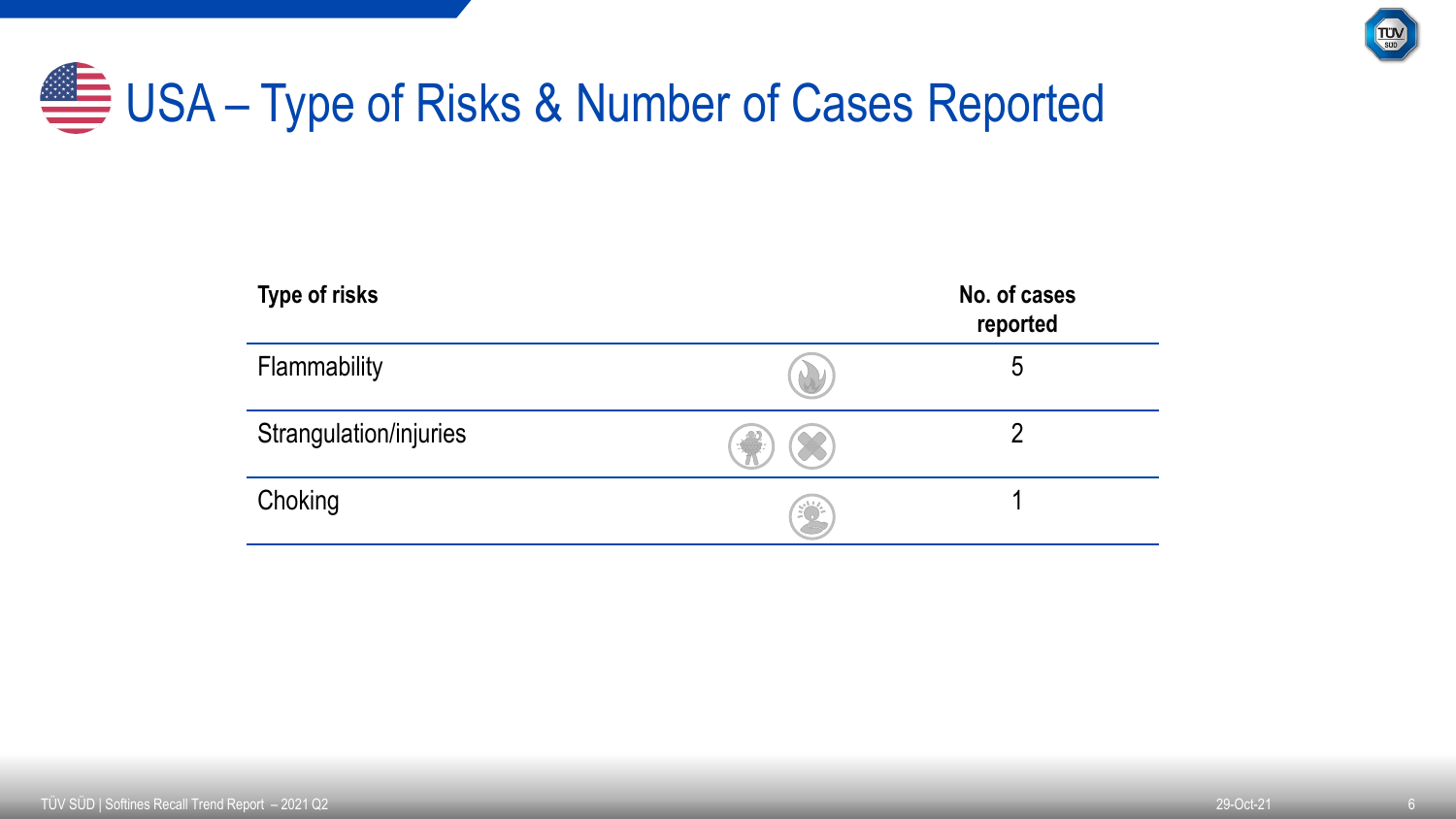



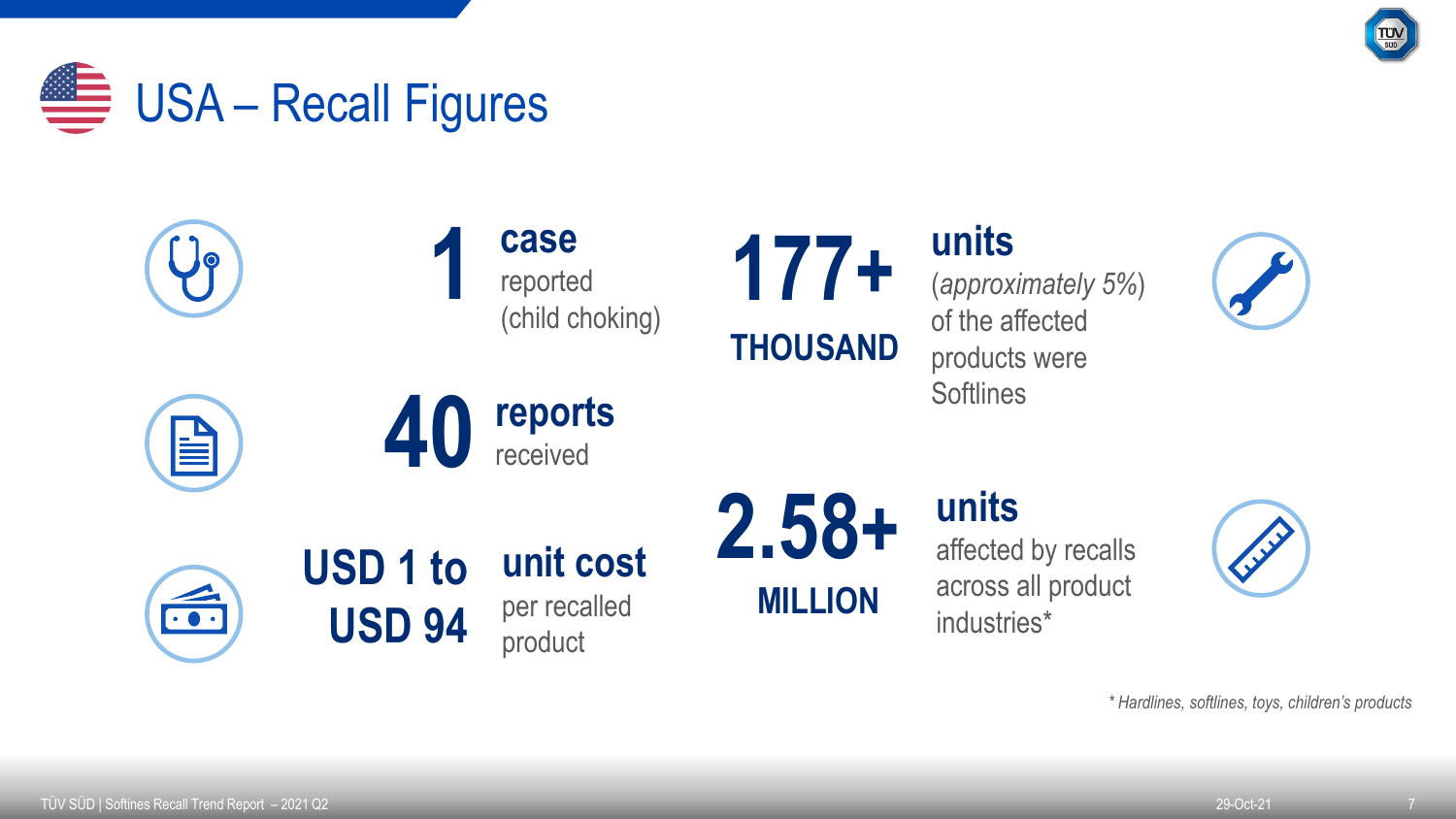



USA – Consumer Product Safety Commission (CPSC)

**Australia – Product Safety Australia (PSA)**

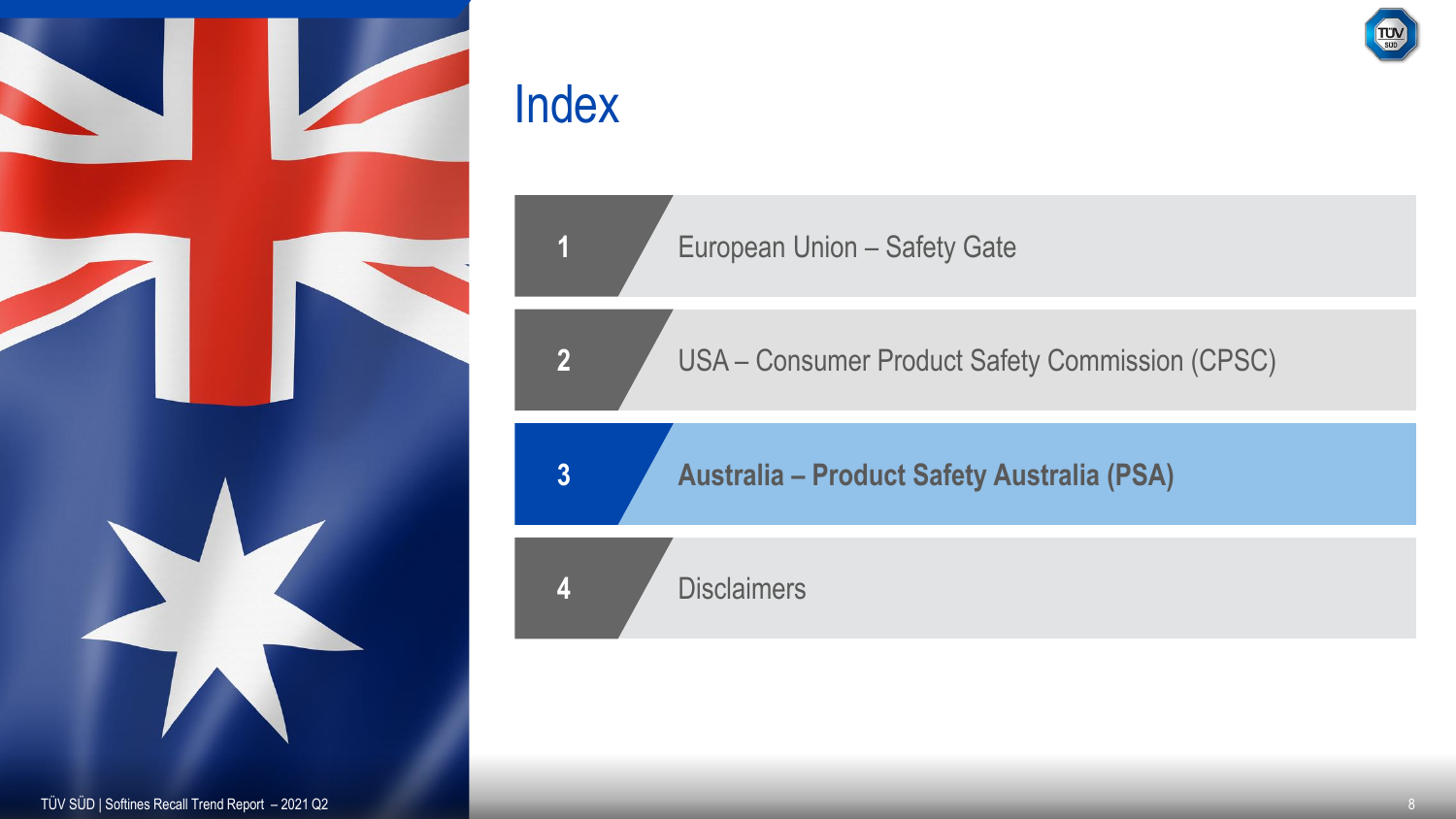

### K & AUS – Type of Risks & Number of Cases Reported

| Type of risks                      |                                       | No. of cases<br>reported |
|------------------------------------|---------------------------------------|--------------------------|
| Choking/suffocation, injury, death | $\circledast$ $\otimes$ $\circledast$ |                          |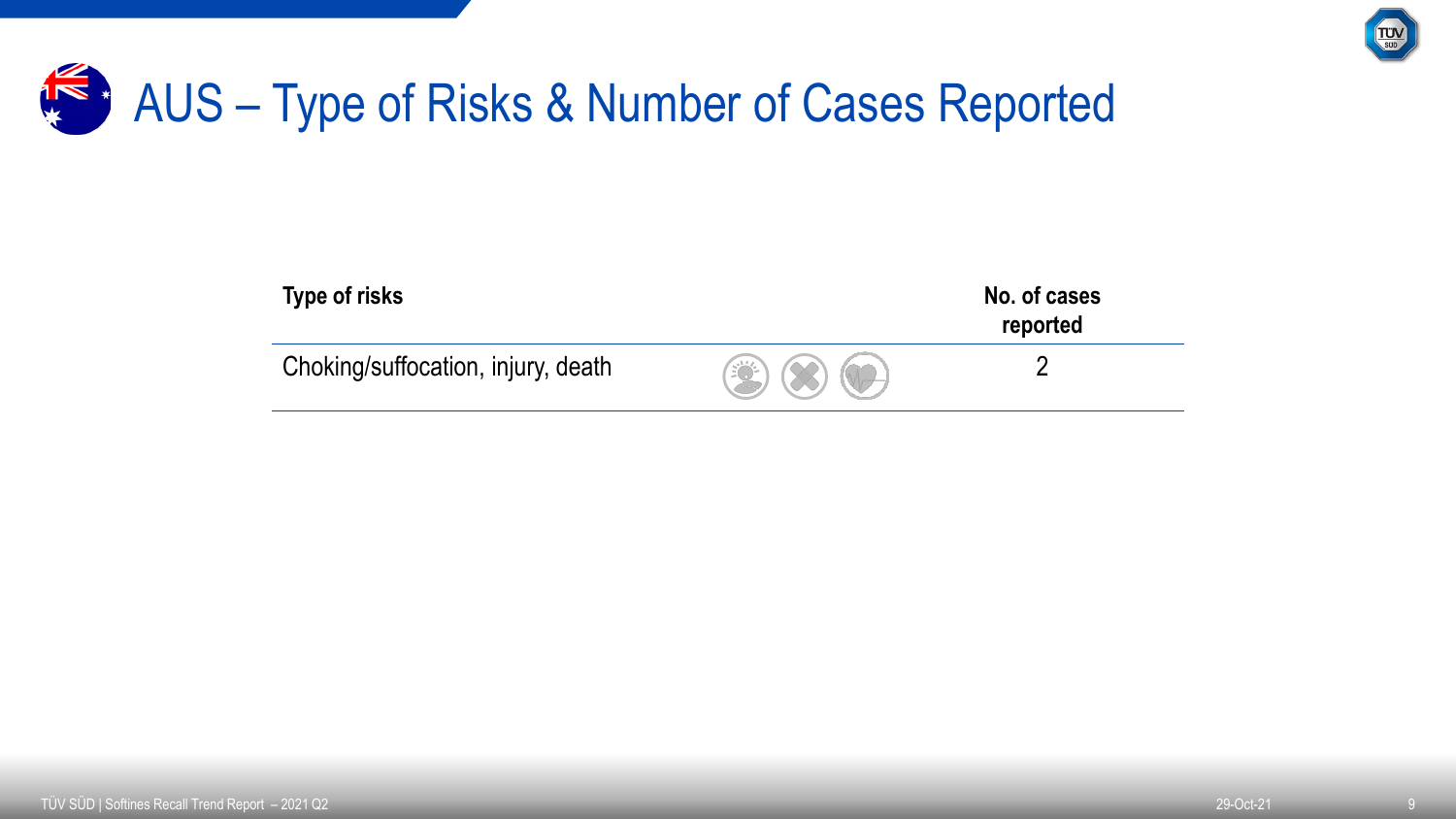

European Union – Safety Gate

USA – Consumer Product Safety Commission (CPSC)

Australia – Product Safety Australia (PSA)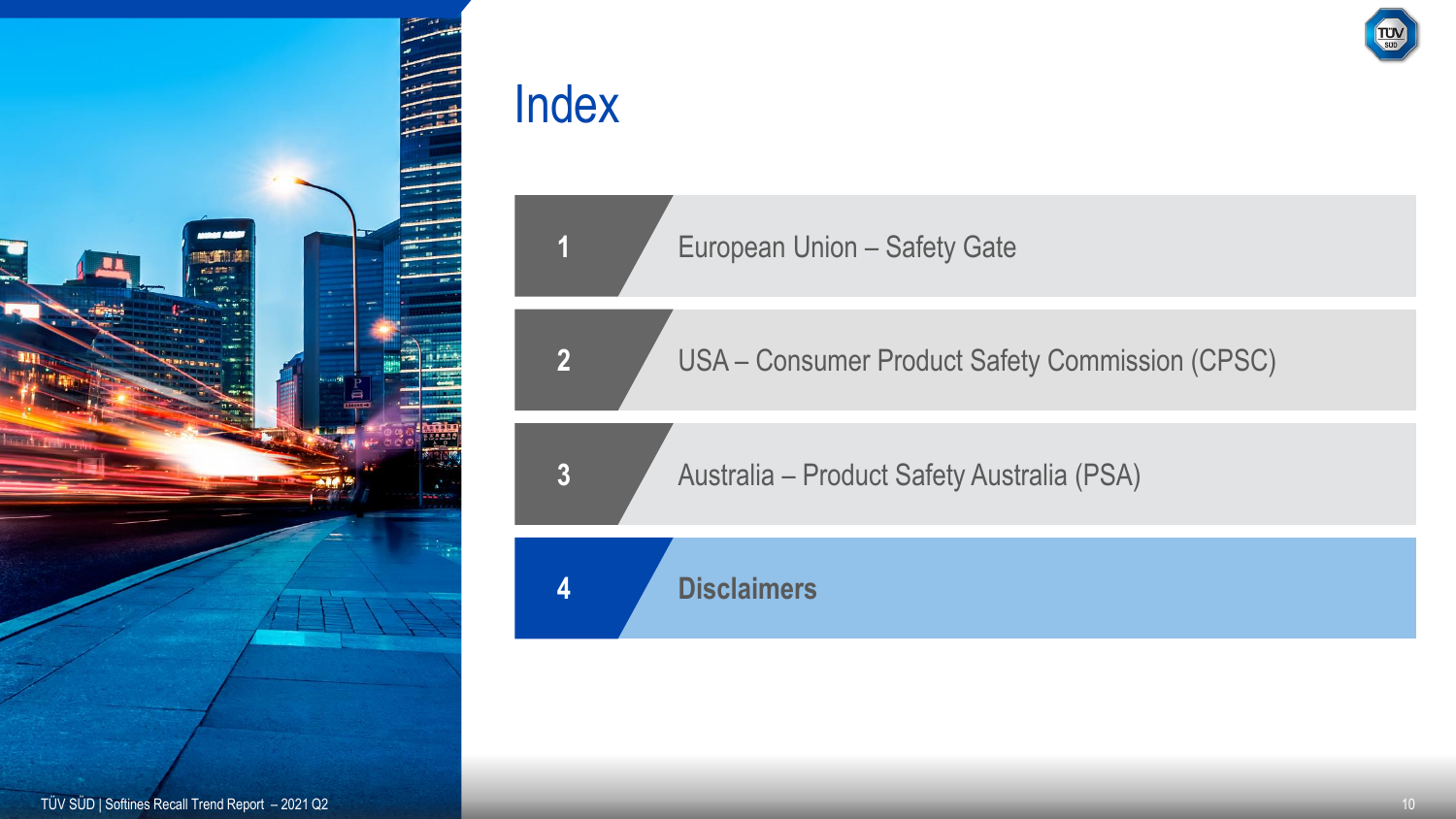

### **Disclaimers**

#### **General Disclaimer**

All reasonable measures have been taken to ensure the quality, reliability, and accuracy of the information in the content. However, TÜV SÜD is not responsible for the third-party content contained in this publication. TÜV SÜD makes no warranties or representations, expressed or implied, as to the accuracy or completeness of information contained in this publication. This publication is intended to provide general information on a particular subject or subjects and is not an exhaustive treatment of such subject(s). Accordingly, the information in this publication is not intended to constitute consulting or professional advice or services. If you are seeking advice on any matters relating to the information in this publication, you should – where appropriate – contact us directly with your specific query or seek advice from qualified professional people. TÜV SÜD ensures that the provision of its services meets independence, impartiality and objectivity requirements. The information contained in this publication may not be copied, quoted, or referred to in any other publication or materials without the prior written consent of TÜV SÜD. All rights reserved © 2021 TÜV SÜD.

#### **Confidentiality Clause**

All information contained in this PDF provided by TÜV SÜD shall be treated confidential. The customer undertakes (i) not to disclose this information to third parties without TÜV SÜD's prior approval, (ii) to make it available to its employees only on a need-to-know basis and (iii) to use it only for the purpose for which it was provided.

11